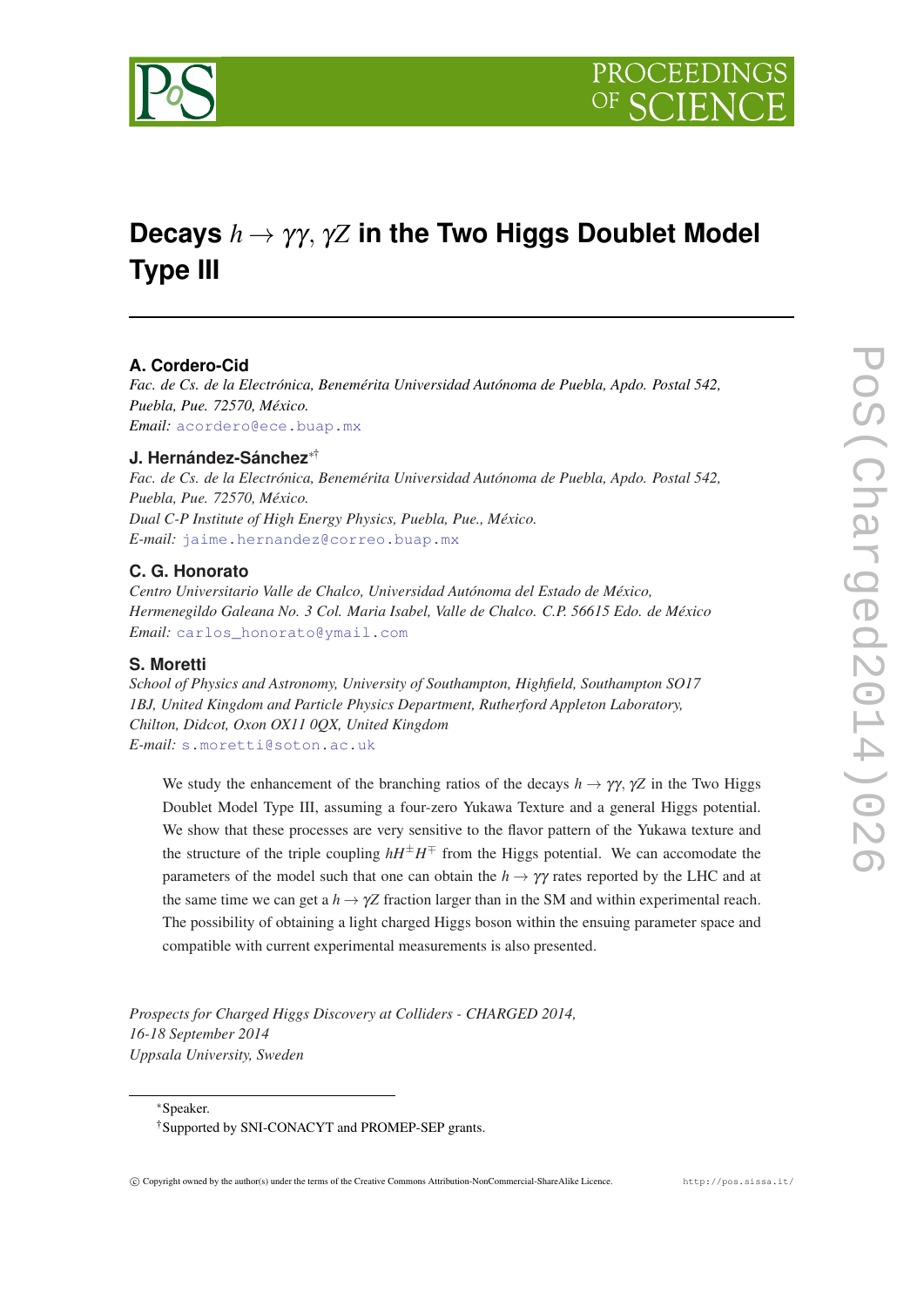#### <span id="page-1-0"></span>1. Introduction

The flavor sector could also be interesting, as such extensions of the SM could be testable therein. Amongst the latter, tests have been carried out in the most general version of a 2-Higgs Doublet Model (2HDM) with a Yukawa texture of four-zero, which can avoid the main flavor physics constraints [\[9,](#page-5-0) [10](#page-5-0)], because this texture form is the mechanism to control Flavor Changing Neutral Currents (FCNCs), by taking the Yukawa couplings proportional to the geometric mean of two fermions masses,  $g_{ij} \propto \sqrt{m_i m_j} \chi_{ij}$  [[11,](#page-5-0) [12\]](#page-5-0). Assuming this setup, which refers to the 2HDM type III (hereafter, 2HDM-III for short), we show that substantial enhancements of the two decay channels  $h \to \gamma \gamma$ ,  $\gamma Z$  are possible.

## 2. The Higgs-Yukawa sector of the 2HDM-III

2HDMs have two Higgs doublets of hypercharge  $+1$ :  $\Phi_i^{\dagger} = (\phi_i^-, \phi_i^{0*})$   $(i = 1, 2)$ . The most general  $SU(2) \times U(1)_Y$  invariant Higgs potential is given by

$$
V(\Phi_1, \Phi_2) = \mu_1^2 \Phi_1^{\dagger} \Phi_1 + \mu_2^2 \Phi_2^{\dagger} \Phi_2 - \left(\mu_{12}^2 \Phi_1^{\dagger} \Phi_2 + H.c.\right) + \frac{1}{2} \lambda_1 (\Phi_1^{\dagger} \Phi_1)^2 + \frac{1}{2} \lambda_2 (\Phi_2^{\dagger} \Phi_2)^2 + \lambda_3 (\Phi_1^{\dagger} \Phi_1) (\Phi_2^{\dagger} \Phi_2) + \lambda_4 (\Phi_1^{\dagger} \Phi_2) (\Phi_2^{\dagger} \Phi_1) + \left(\frac{1}{2} \lambda_5 (\Phi_1^{\dagger} \Phi_2)^2 + \left(\lambda_6 (\Phi_1^{\dagger} \Phi_1) + \lambda_7 (\Phi_2^{\dagger} \Phi_2)\right) (\Phi_1^{\dagger} \Phi_2) + H.c.\right),
$$
\n(2.1)

where all parameters are assumed to be real, including the scalar field vacuum expectation values  $\langle \Phi_i \rangle^{\dagger} = (0, v_i)$  (*i* = 1, 2). Thus, neither explicit nor spontaneous CP-violation can happen. Besides, when we use a specific four-zero texture for the Yukawa matrices, it plays the role of a flavor symmetry [[11,](#page-5-0) [12](#page-5-0)]. Therefore, the terms proportional to  $\lambda_6$  and  $\lambda_7$  must be preserved. The latter parameters are relevant in one-loop processes through the self-interaction of Higgs bosons [[8](#page-5-0), [13\]](#page-5-0). At the same time, it was shown that radiative contributions to the EW  $\rho = m_W^2/m_Z^2 \cos^2 \theta_W$ parameter are large when  $(m_{H^{\pm}} - m_A)$  or  $(m_{H^{\pm}} - m_H)$  are sizable, wherein the parameters  $\lambda_{6,7}$  are irrelevant. In fact, the strongest constraints for the most general Higgs potential of 2HDMs come from tree-level unitarity [\[14](#page-5-0)] and one will find that, for tan  $\beta \le 10$ ,  $|\lambda_{6.7}| \le 1$ , which will be used in this work. The interactions of the type Higgs-fermion-fermion are derived from the Yukawa Lagrangian

$$
\mathcal{L}_Y = -\bigg(Y_1^u \bar{Q}_L \tilde{\Phi}_1 u_R + Y_2^u \bar{Q}_L \tilde{\Phi}_2 u_R + Y_1^d \bar{Q}_L \Phi_1 d_R + Y_2^d \bar{Q}_L \Phi_2 d_R + Y_1^l \bar{L}_L \Phi_1 \ell_R + Y_2^l \bar{L}_L \Phi_2 \ell_R\bigg),
$$
(2.2)

where  $\tilde{\Phi}_{1,2} = i\sigma \Phi_{1,2}^*$ . After spontaneous EW Symmetry Breaking (EWSB), we can obtain the fermion mass matrices from eq. (2.2),

$$
M_f = 1/\sqrt{2}(v_1 Y_1^f + v_2 Y_2^f), \quad f = u, d, \ell,
$$
\n(2.3)

where the Yukawa matrices  $Y_1^f$  $I_{1,2}^{\prime}$  have the four-zero texture form and are Hermitian. Following this definition, we can compare the Higgs-fermion-fermion (φ *f f*) coupling of the 2HDM-III with some more standard 2HDMs, e.g. with the 2HDM-II, through the re-difinitions:

$$
Y_1^d = \frac{\sqrt{2}}{v \cos \beta} M_d - \tan \beta Y_2^d, \qquad Y_2^u = \frac{\sqrt{2}}{v \sin \beta} M_u - \cot \beta Y_1^d,\tag{2.4}
$$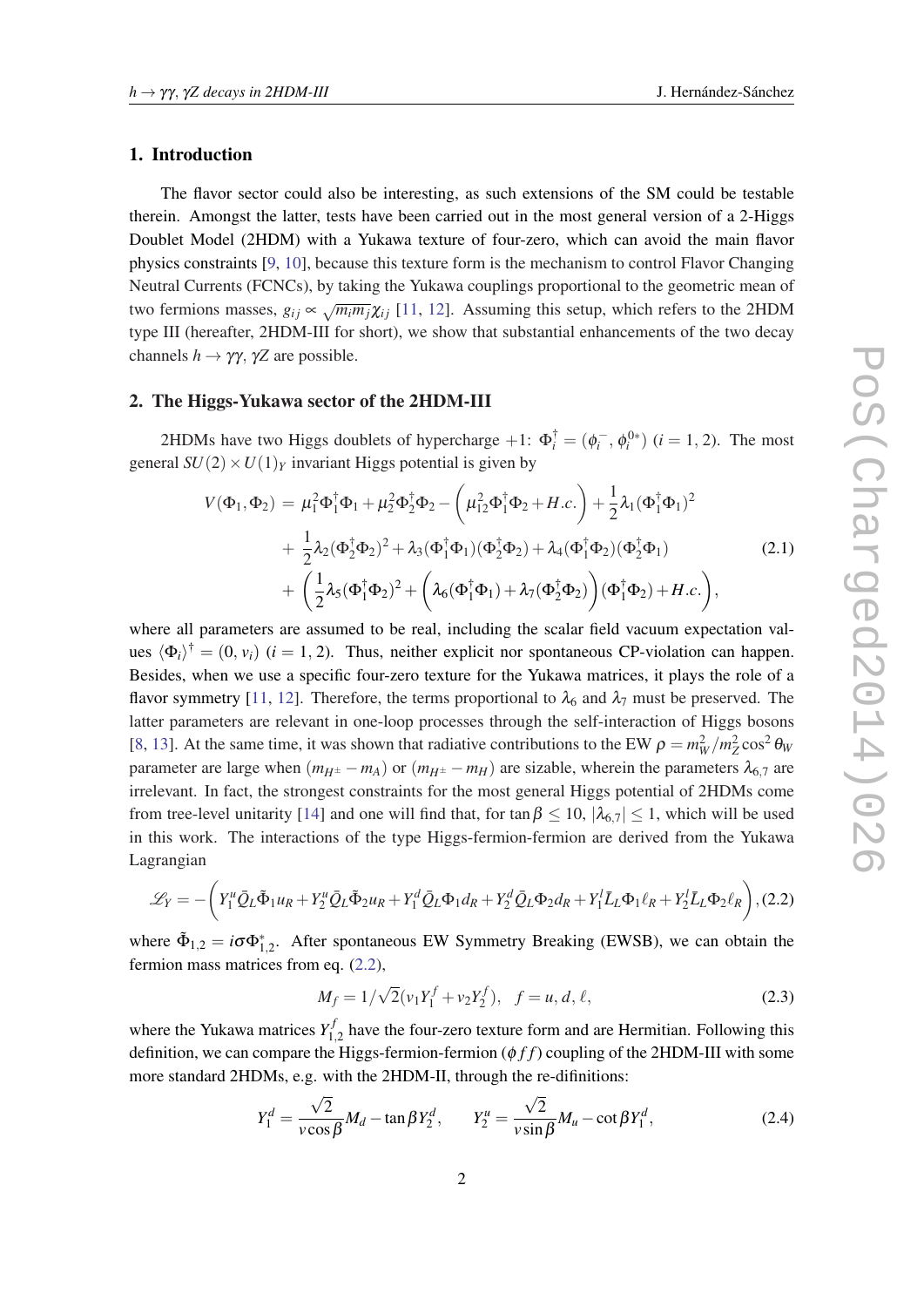<span id="page-2-0"></span>

| 2HDM-III     |              |              |              | $\varepsilon_h^{\mu}$                    | $\varepsilon_h^u$                          | $\varepsilon_i^u$       | $\varepsilon_H^{\mu}$                      | $\varepsilon_H^a$                 | $\mathcal{E}^{\iota}_H$                 |
|--------------|--------------|--------------|--------------|------------------------------------------|--------------------------------------------|-------------------------|--------------------------------------------|-----------------------------------|-----------------------------------------|
| 2HDM-I-like  | $-\cot\beta$ | $\cot \beta$ | $-\cot\beta$ | $c_{\alpha}$<br>$\sqrt{S_{\beta}}$       | $c_{\alpha}/s_{\beta}$                     | $c_{\alpha}/s_{\beta}$  | $^{\prime}$ S $_{\beta}$<br>$s_{\alpha}$ / | $S_{\alpha}/S_{\beta}$            | $s_{\alpha}/s_{\beta}$                  |
| 2HDM-II-like | $\tan \beta$ | $\cot \beta$ | $\tan \beta$ | $^{\prime}$ S $_{\beta}$<br>$c_{\alpha}$ | $-s_{\alpha}$ /<br>$c_{\beta}$             | $-s_{\alpha}/c_{\beta}$ | $^{\circ}$ S $_{\beta}$<br>$s_{\alpha}$    | $c_{\beta}$<br>$c_{\alpha}$       | ${}'c_{\beta}$<br>$c_{\alpha/}$         |
| 2HDM-X-like  | $-\cot\beta$ | $\cot \beta$ | $\tan \beta$ | $c_{\alpha}$<br>$S_{\beta}$              | $^{\prime}$ S $_{\beta}$<br>$c_{\alpha}$ / | $-s_{\alpha}/c_{\beta}$ | $^{\prime}$ S $_{\beta}$<br>$s_{\alpha}$   | $/S_{\beta}$<br>$s_{\alpha}$      | ${}^{\prime}c_{\beta}$<br>$c_{\alpha/}$ |
| 2HDM-Y-like  | $\tan \beta$ | $\cot \beta$ | $-\cot\beta$ | $c_{\alpha}$<br>$^{\prime}$ S $_{\beta}$ | $- s_{\alpha/\sim}$ .<br>$s_{\beta}$       | $c_{\alpha}/s_{\beta}$  | $^{\prime}$ S $_{\beta}$<br>$s_{\alpha}$   | ${}^{c}C_{\beta}$<br>$c_{\alpha}$ | $s_{\alpha}/s_{\beta}$                  |

**Table 1:** Parameters  $\varepsilon_h^j$  $h_h$ , X and Y defined in the Yukawa interactions for four versions of the 2HDM-III. Here  $s_\alpha = \sin \alpha$ ,  $c_\alpha = \cos \alpha$ ,  $s_\beta = \sin \beta$ ,  $c_\beta = \cos \beta$ 

Obtaining the coupling  $\phi ff$  for the 2HDM-III as:  $g_{2HDM-III}^{ff\phi} = g_{2HDM-II}^{ff\phi} + \delta g^{ff\phi}$ , where  $\delta g$  contain the contribution of Yukawa texture. Following this idea we can re-define and get the couplings of φ *f f* for any version of 2HDM plus the contribution of Yukawa texture, as is presented in [\[9](#page-5-0)]:

$$
g_{2HDM-III}^{ff\phi} = g_{2HDM-any}^{ff\phi} + \delta g^{ff\phi}.
$$
 (2.5)

When the diagonalization of the Yukawa sector is carried out, the rotated matrices  $\tilde{Y}_1^{\dagger}$  $i_{1,2}^{j}$  are

$$
\left[\tilde{Y}_{1,2}^f\right]_{ij} = \frac{\sqrt{m_i^f m_j^f}}{v} \left[\tilde{\chi}_{1,2}^f\right]_{ij},\tag{2.6}
$$

where the  $\chi$ 's are dimensionless parameters of the model, which have been constrained by several processes of flavor physics such that:  $\chi_{kk} \sim O(1)$  and  $|\chi_{ij}| \leq 10^{-1}$  $|\chi_{ij}| \leq 10^{-1}$  $|\chi_{ij}| \leq 10^{-1}$ ,  $(i \neq j)$  [[9](#page-5-0), 10]. Using eqs. ([2.2](#page-1-0)) and (2.6) one can get the generic interactions of  $H^{\pm} f_u f_d$  and  $h f f$ 

$$
\mathscr{L}_Y = -\bigg\{\frac{\sqrt{2}}{v}\bar{u}_i(m_{d_j}X_{ij}P_R + m_{u_i}Y_{ij}P_L)d_jH^+ + H.c.\bigg\} - \frac{1}{v}\bigg\{\bar{f}_im_{f_j}h_{ij}f_jh\bigg\},\tag{2.7}
$$

where  $h_{ij}$ , and  $X_{ij}$ ,  $Y_{ij}$  are given by

$$
X_{ij} = \sum_{l=1}^{3} (V_{CKM})_{il} \left\{ X \frac{m_{d_l}}{m_{d_j}} \delta_{lj} - \frac{f(X)}{\sqrt{2}} \sqrt{\frac{m_{d_l}}{m_{d_j}}} \chi_{lj}^d \right\}, \quad Y_{ij} = \sum_{l=1}^{3} \left\{ Y \delta_{il} - \frac{f(Y)}{\sqrt{2}} \sqrt{\frac{m_{u_l}}{m_{u_i}}} \chi_{il}^u \right\} (V_{CKM})_{lj},
$$
  
\n
$$
V_{id} = \frac{e^d \delta_{k+1}}{e^d} \left( \frac{\epsilon_H^d - X \epsilon_h^d}{\sqrt{2}} \right) \sqrt{\frac{m_{d_j}}{m_{d_j}}} \chi_{il}^d \quad \text{with} \quad \epsilon_H^u = \epsilon^u \delta_{k+1} \frac{(\epsilon_H^u - Y \epsilon_h^u)}{(\epsilon_H^u - Y \epsilon_h^u)} \sqrt{\frac{m_{u_j}}{m_{u_j}}} \chi_{il}^u \tag{2.8}
$$

$$
h_{ij}^d = \varepsilon_h^d \delta_{ij} + \frac{(\varepsilon_H - \Lambda \varepsilon_h)}{\sqrt{2} f(X)} \sqrt{\frac{m_{d_j}}{m_{d_i}}} \chi_{ij}^d, \qquad h_{ij}^u = \varepsilon_h^u \delta_{ij} - \frac{(\varepsilon_H - \Lambda \varepsilon_h)}{\sqrt{2} f(Y)} \sqrt{\frac{m_{u_j}}{m_{u_i}}} \chi_{ij}^u \qquad (2.8)
$$

with  $f(x) = \sqrt{1 - x^2}$ , the parameters *X*, *Y* are real and can be related to tan  $\beta$  or cot  $\beta$  and  $\varepsilon_h^u$  with the mixing angles  $\alpha$  and  $\beta$ , as is shown in the Table I. This Lagrangian could also represent a Multi-Higgs Doublet Model (MHDM) or an Aligned 2HDM (A2HDM) with an additional flavor symmetry, as also suggested in [\[9\]](#page-5-0).

## 3. Decays  $h \to \gamma \gamma$ ,  $\gamma Z$  in the 2HDM-III

Once we have isolated the surviving parameter space for this version of 2HDM (type III) [[8](#page-5-0), [9\]](#page-5-0), we study the Branching Ratios (BRs) of the two channels  $h \to \gamma \gamma$  and  $\gamma Z$ . We consider particular encarnations of our 2HDM-III (2HDM-I, 2HDM-II, 2HDM-X, 2HDM-Y), by suitably taking into account new contributions given by the flavor physics represented through the four-zero texture of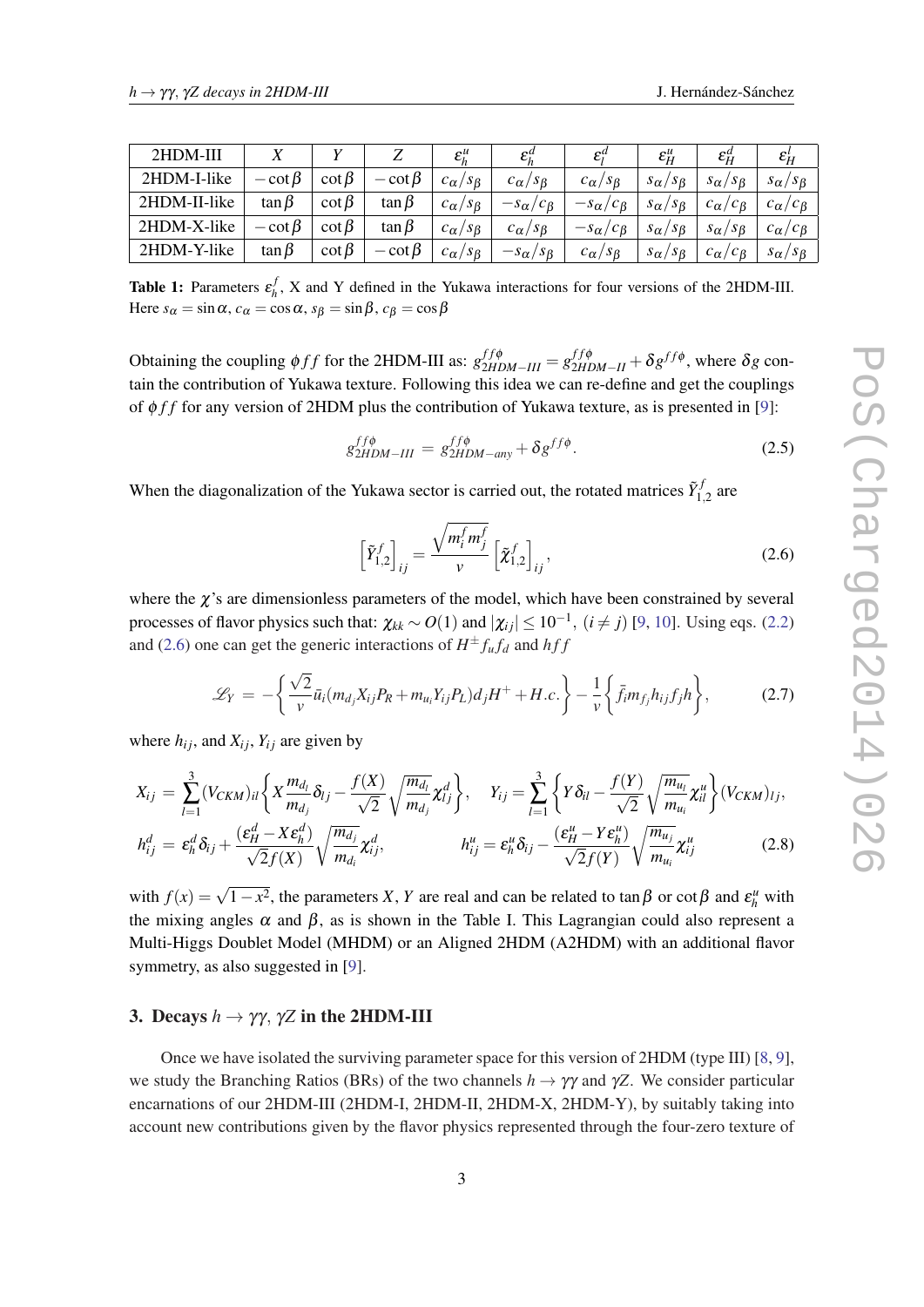

Figure 1: BRs vs *X*, of all decay channels of the light CP-even Higgs boson, for the 2HDM-III like-II. The parameters used are:  $\chi_{kk}^f = 1$  ( $K = 1, 2, 3$ ),  $\chi_{23}^u = -0.5$ ,  $\chi_{23}^d = -0.035$ ,  $m_{H^{\pm}} = 200$  GeV.

the Yukawa matrices. As the experimental results suggest a scenario close to SM-like Higgs signal, we choose  $\beta - \alpha \sim \pi/2$  and  $\mu_{12} \sim v$ ,  $m_A = 200$  GeV and  $m_H = 250$  GeV. Moreover, we show that the greatest enhancement of the BRs is when  $\lambda_6 = -\lambda_7$  [[8](#page-5-0)]. Finally, we analyze the so-called *R* parameters:

$$
R_{\gamma X} = \frac{\sigma(gg \to h)_{2\text{HDM}-\text{III}} \times \text{BR}(h \to \gamma X)_{2\text{HDM}-\text{III}}}{\sigma(gg \to h)_{\text{SM}} \times \text{BR}(h \to \gamma X)_{\text{SM}}} \quad (X = \gamma, Z). \tag{3.1}
$$

In the case of a fermiophobic *h* state, the  $gg \to h$  production mode must be replaced by either vector boson fusion or Higgs-strahlung, for which  $R = BR(h \to \gamma X)_{2HDM-III}/BR(h \to \gamma X)_{SM}$ .

Now we discuss the results for the *h* decays. Firstly, in Fig. 1 we show that the BR( $h \rightarrow \gamma \gamma$ ) is very sensitive to the *X* parameter, which is introduced in eq. ([2.7](#page-2-0)), for the case of the 2HDM-III like-II. For large values of *X*, the BR receives an enhancement of one order of magnitude with respect to the SM rate. However, this behavior is contrary to the experimental results from the LHC. In contrast, for medium values of  $X$  ( $X$  < 15), the BR is under control and is consistent with the measurements from the LHC data (gray region). Besides, over the same parameter space region, the possibility of a light charged Higgs boson is compatible with all such data. Secondly, in Fig. [2](#page-4-0) we present the behavior of  $R_{\gamma\gamma}$  (solid line) and  $R_{\gamma Z}$  (dashed line) with respect to the charged Higgs boson mass. The shaded areas (gray region) are the fits to the results from the LHC. We study the following scenarios: the black line is a SM-like *h* state  $(\beta - \alpha = \pi/2)$  and  $R \sim 1$  in the approximate decoupling limit  $\frac{1}{1}$ ; the red line represents the case where the Yukawa couplings receive contributions from the  $\chi$  parameters ( $\chi^f_{kk} = 0$ ,  $\chi^u_{23} = -0.5$ ,  $\chi^d_{23} = -0.35$ ); finally, the green line shows the fermiophobic case. Here, we look at the following relevant scenarios: 2HDM-III like-II and -Y with  $\chi^f_{kk} = 0$ ,  $\chi^u_{23} = -0.5$ ,  $\chi^d_{23} = -0.35$  and the fermiophobic scenario for the 2HDM-III like-I, -II and -Y. For all cases we allow for a charged Higgs boson that can be very light,  $m_{H^{\pm}} > 110$  GeV. We find a decay rate for  $h \to \gamma Z$  mode which is an order of magnitude larger than the one obtained in the SM. Thirdly, we show in Fig. [3](#page-5-0) the allowed  $m_{H^{\pm}}$ -X plane for two values of  $\lambda_{6.7}$ . We present the two relevant signatures for the scenario 2HDM-III like-II. In the

<sup>&</sup>lt;sup>1</sup>One can see in the Fig. [2](#page-4-0) that in the approximate decoupling limit R is around 1 and is not 1 exactly, because we only are running the charged Higgs mass. However when all masses and parameters of the model are decoupled, we obtain the decoupling limit exactly 1.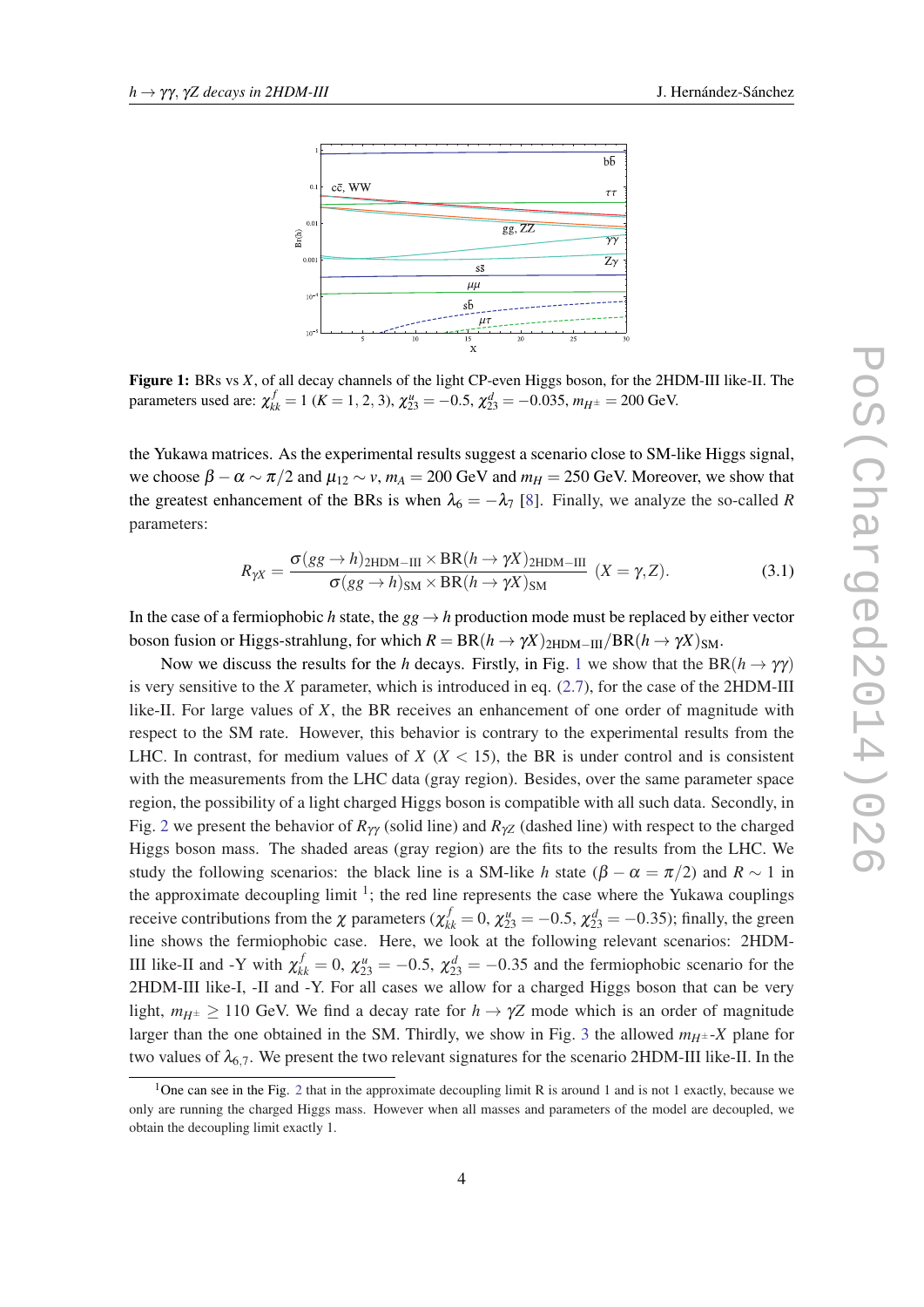<span id="page-4-0"></span>

Figure 2:  $R_{\gamma\gamma}$  (solid line) and  $R_{\gamma Z}$  (dashed line) with respect to the charged Higgs boson mass, where the shaded areas are the fits to the results from the LHC. The other parameters are given in the legends and described in the text. The solid and dashes black line represent a scenario close to SM like, with *R* ∼ 1.

plots we contrast these to the permitted parameter space, after taking account the LHC data. One can see that the final state  $\gamma Z$  is most constrained than the  $\gamma \gamma$  one. In particular, both modes demand *m*<sub>*H*<sup>±</sup> ≤ 160 GeV (*m*<sub>*H*</sub><sup>±</sup> ≤ 230 GeV) for *X* = 20 and  $\lambda$ <sub>6</sub> = − $\lambda$ <sub>7</sub> = 0.1 ( $\lambda$ <sub>6</sub> = − $\lambda$ <sub>7</sub> = 1). Actually, for</sub> *X* around 15, one can find that  $m_{H^{\pm}} < m_t$ , so that the charged Higgs state is copiously produced in top quark decays. Thus, as we have intimated previously, a light charged Higgs boson could be a manisfestation of the 2HDM-III [\[8,](#page-5-0) [9\]](#page-5-0).

## 4. Conclusions

We have shown some benchmarks where the 2HDM-III parameters space considered is consistent with all current experimental constraints. We find that, assuming a four-zero Yukawa texture, one can have a light charged Higgs boson accessible at the LHC and that the decay channels  $h \to \gamma\gamma$ and γ*Z* are very sensitive to the flavor structure represented by the Yukawa texture and a general Higgs potential.

#### References

- [1] G. Aad *et al.* [ATLAS Collaboration], Phys. Lett. B 716, 1 (2012) [arXiv:1207.7214 [hep-ex]].
- [2] S. Chatrchyan *et al.* [CMS Collaboration], Phys. Lett. B **716**, 30 (2012) [arXiv:1207.7235 [hep-ex]].
- [3] [ATLAS Collaboration], ATLAS-CONF-2013-014, ATLAS-COM-CONF-2013-025.
- [4] [CMS Collaboration], CMS-PAS-HIG-13-005.